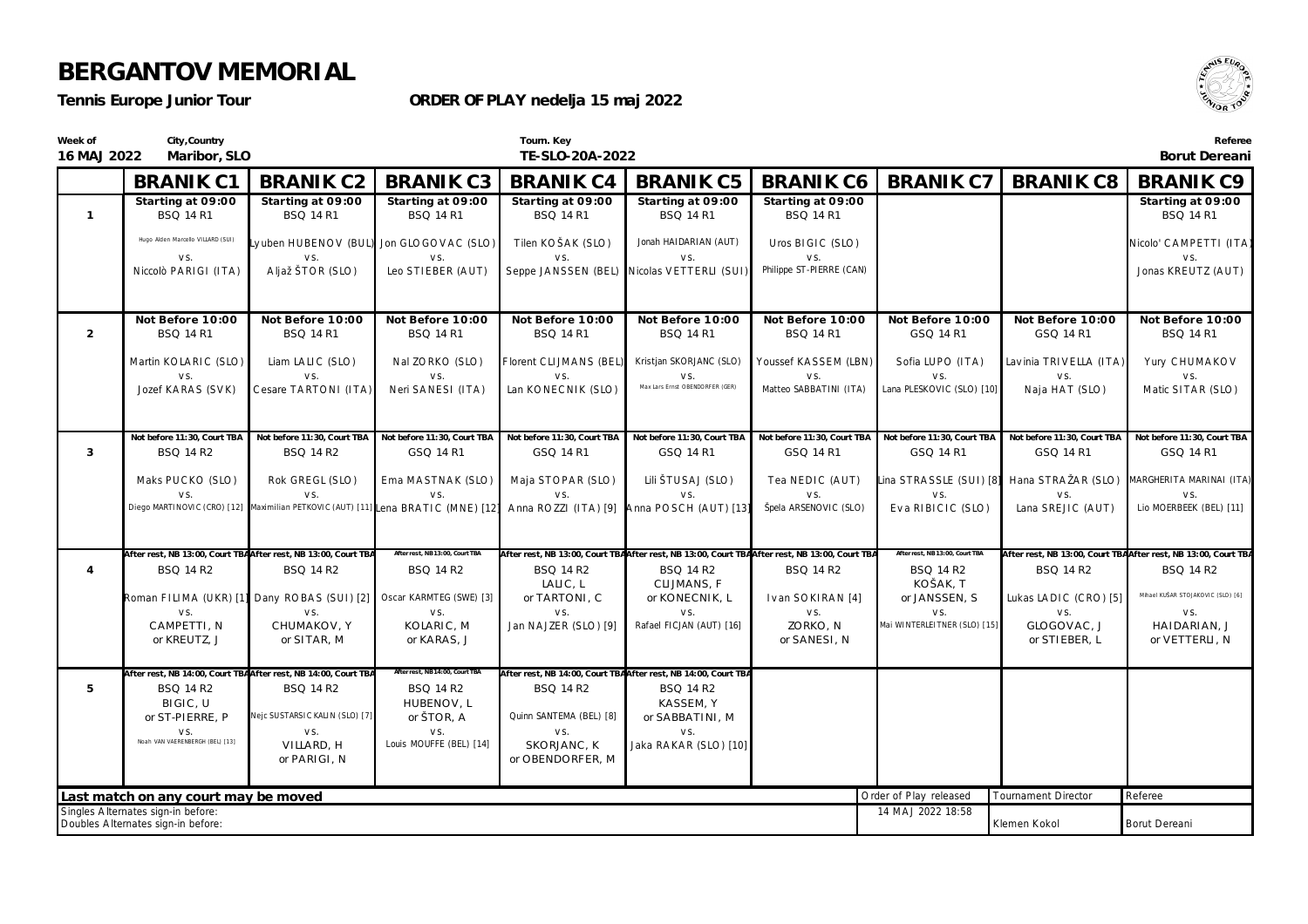**City,Country**

#### *Tennis Europe Junior Tour*

**Week of**

#### **ORDER OF PLAY nedelja 15 maj 2022**



**Tourn. Key TE-SLO-20A-2022**

**Referee Borut Dereani**

| 16 MAJ 2022    | Maribor, SLO                                                                                                                   |                                                                                                                                 | TE-SLO-20A-2022                                    |                                                                          |                                             |                                                           |                                  |                                             |                                | Borut Dereani                                                 |
|----------------|--------------------------------------------------------------------------------------------------------------------------------|---------------------------------------------------------------------------------------------------------------------------------|----------------------------------------------------|--------------------------------------------------------------------------|---------------------------------------------|-----------------------------------------------------------|----------------------------------|---------------------------------------------|--------------------------------|---------------------------------------------------------------|
|                | ZTK C1                                                                                                                         | ZTK C <sub>2</sub>                                                                                                              | ZTK C3                                             | ZTK C4                                                                   | ZTK C5                                      | ZTK C6                                                    | ZTK C7                           | ZTK C8                                      | ZTK C9                         | ZTK C10                                                       |
| $\overline{1}$ | <b>BSQ 16 R1</b>                                                                                                               | Starting at 09:00 Starting at 09:00 Starting at 09:00 Starting at 09:00 Starting at 09:00 Starting at 09:00<br><b>BSQ 16 R1</b> | <b>BSQ 16 R1</b>                                   | <b>BSQ 16 R1</b>                                                         | <b>BSQ 16 R1</b>                            | BSQ 16 R1                                                 |                                  |                                             |                                |                                                               |
|                |                                                                                                                                | Christopher MORLAND (NOR) Lan LAMOVSEK (SLO) FILIPPO GIGLI (ITA) Felix BRANDSTAETTER (AUT) Matteo STEFANINI (ITA)               |                                                    |                                                                          |                                             | ALEKSA ROGANOVIC (MNE)                                    |                                  |                                             |                                |                                                               |
|                | VS.<br>Nejc VRABL (SLO)                                                                                                        | VS.<br>Malte ZATTERSTROM (SWE)                                                                                                  | VS.<br>Max HANDL (AUT)                             | VS.<br>Noa LEVAK (CRO)                                                   | VS.<br>Shimon OSPALY (JPN)                  | VS.<br>Nikita ABRAMKIN                                    |                                  |                                             |                                |                                                               |
| $\overline{2}$ | <b>BSQ 16 R1</b>                                                                                                               | Not Before 10:00 Not Before 10:00 Not Before 10:00 Not Before 10:00 Not Before 10:00 Not Before 10:00<br><b>BSQ 16 R1</b>       | <b>BSQ 16 R1</b>                                   | <b>BSQ 16 R1</b>                                                         | <b>BSQ 16 R1</b>                            | BSQ 16 R1                                                 |                                  |                                             |                                |                                                               |
|                | Rok KOBLAR (SLO)                                                                                                               |                                                                                                                                 | Gabriele SIMONINI (ITA) Klemen SKORJANC (SLO)      | Andraz ROZMAN (SLO)                                                      | Peter MARN (SLO)                            | GAŠPER HADŽIAGIC (SLO)                                    |                                  |                                             |                                |                                                               |
|                | VS.                                                                                                                            | VS.<br>Kristian BRONDMO (NOR) Matteus OLANDER (SWE) Timo REHBERGER (AUT)                                                        | VS.                                                | VS.<br>Mihail VRABEVSKI (BUL)                                            | VS.                                         | VS.<br>Dimitrios SARAGIOTIS (GRE) Lorenzo FEDERIGHI (ITA) |                                  |                                             |                                |                                                               |
| 3              | After rest, NB12:00, Court TBA<br>BSQ 16 R2                                                                                    | After rest, NB12:00, Court TBA<br>BSQ 16 R2                                                                                     | After rest, NB12:00, Court TBA<br><b>BSQ 16 R1</b> | After rest, NB12:00, Court TBA<br><b>BSQ 16 R1</b>                       | After rest, NB12:00, Court TBA              | After rest, NB 12:00, Court TBA<br>BSQ 16 R2              | After rest, NB 12:00, Court TBA  | After rest, NB12:00, Court TBA<br>BSQ 16 R2 | After rest, NB12:00, Court TBA | After rest. NB12:00. Court T<br>BSQ 16 R2                     |
|                | Kouros ANSSARIZADEH (GBR) [4]                                                                                                  | BRANDSTAETTER, F                                                                                                                |                                                    |                                                                          | BSQ 16 R2                                   | STEFANINI, M                                              | BSQ 16 R2                        | GIGLI, F                                    | BSQ 16 R2                      |                                                               |
|                | VS.                                                                                                                            | or LEVAK, N<br>VS.                                                                                                              | VS.                                                | Aleks MUZLOVIC (SLO) Tamaki SUGIMOTO (JPN) Leon SMARCAN (SLO) [3]<br>VS. | VS.                                         | or OSPALY, S<br>VS.                                       | Konor BALEJA (HUN) [6]<br>VS.    | or HANDL, M<br>VS.                          | Nikolas CAR (SLO)<br>VS.       | Niki Gaber BOLE (SLO)<br>VS.                                  |
|                | MORLAND, C<br>or VRABL, N                                                                                                      | Duccio CACIOLLI (ITA) [9] Ole Nicolai KAHRS (NOR) Zan MASTNAK (SLO)                                                             |                                                    |                                                                          | ROGANOVIC, A<br>or ABRAMKIN, N              | Michael JANKECH (SVK) [10]                                | LAMOVSEK, L<br>or ZATTERSTROM, M | Mateya STANISAVLJEVIC (SRB) [14]            |                                | an Otto CHRISTENSEN-SCHEEL (NOR) [1] Jacopo BORSOI (ITA) [12] |
| $\overline{4}$ | After rest, NB 13:30, Court TBA<br><b>BSQ 16 R2</b>                                                                            | Mfter rest, NB 13:30, Court TBA<br>BSQ 16 R2                                                                                    | After rest, NB13:30, Court TBA<br>BSQ 16 R2        | After rest, NB 13:30, Court TBA<br>BSQ 16 R2                             | After rest, NB13:30, Court TBA<br>BSQ 16 R2 | After rest, NB13:30, Court TBA<br>BSQ 16 R2               |                                  |                                             |                                |                                                               |
|                | Rosen PETROV (BUL) [7]                                                                                                         | SIMONINI, G<br>or OLANDER, M                                                                                                    | Gustav DRESSLER (AUT) [8]                          | HADŽIAGIC, G<br>or FEDERIGHI, L                                          | Andrea ZANINI (ITA) [5]                     | SKORJANC, K<br>or REHBERGER, T                            |                                  |                                             |                                |                                                               |
|                | VS.<br>KOBLAR, R                                                                                                               | VS.<br>Alexander SCHENK (AUT) [15]                                                                                              | VS.<br>MARN, P                                     | VS.<br>Daniil SOKRUTENKO (UKR) [13]                                      | VS.<br>ROZMAN, A                            | VS.<br>Mak STJEPANOVIC (BIH) [16]                         |                                  |                                             |                                |                                                               |
|                | or BRONDMO, K                                                                                                                  |                                                                                                                                 | or SARAGIOTIS, D                                   |                                                                          | or VRABEVSKI, M                             |                                                           |                                  |                                             |                                |                                                               |
| 5              | After rest, NB 14:30, Court TBA<br>BSQ 16 R2                                                                                   | After rest, NB 14:30, Court TBA<br>BSQ 16 R2                                                                                    |                                                    |                                                                          |                                             |                                                           |                                  |                                             |                                |                                                               |
|                | Maximilian HEIDLMAIR (AUT) [1]                                                                                                 |                                                                                                                                 |                                                    |                                                                          |                                             |                                                           |                                  |                                             |                                |                                                               |
|                | VS.                                                                                                                            | Lukas HANUSOVSKY (SVK) [2]<br>VS.                                                                                               |                                                    |                                                                          |                                             |                                                           |                                  |                                             |                                |                                                               |
|                | MUZLOVIC, A<br>or KAHRS, O                                                                                                     | SUGIMOTO, T<br>or MASTNAK, Z                                                                                                    |                                                    |                                                                          |                                             |                                                           |                                  |                                             |                                |                                                               |
|                |                                                                                                                                |                                                                                                                                 |                                                    |                                                                          |                                             |                                                           |                                  |                                             |                                |                                                               |
|                | Last match on any court may be moved                                                                                           |                                                                                                                                 |                                                    |                                                                          |                                             |                                                           |                                  | Order of Play released                      | <b>Tournament Director</b>     | Referee                                                       |
|                | Singles Alternates sign-in before:<br>14 MAJ 2022 18:58<br>Doubles Alternates sign-in before:<br>Klemen Kokol<br>Borut Dereani |                                                                                                                                 |                                                    |                                                                          |                                             |                                                           |                                  |                                             |                                |                                                               |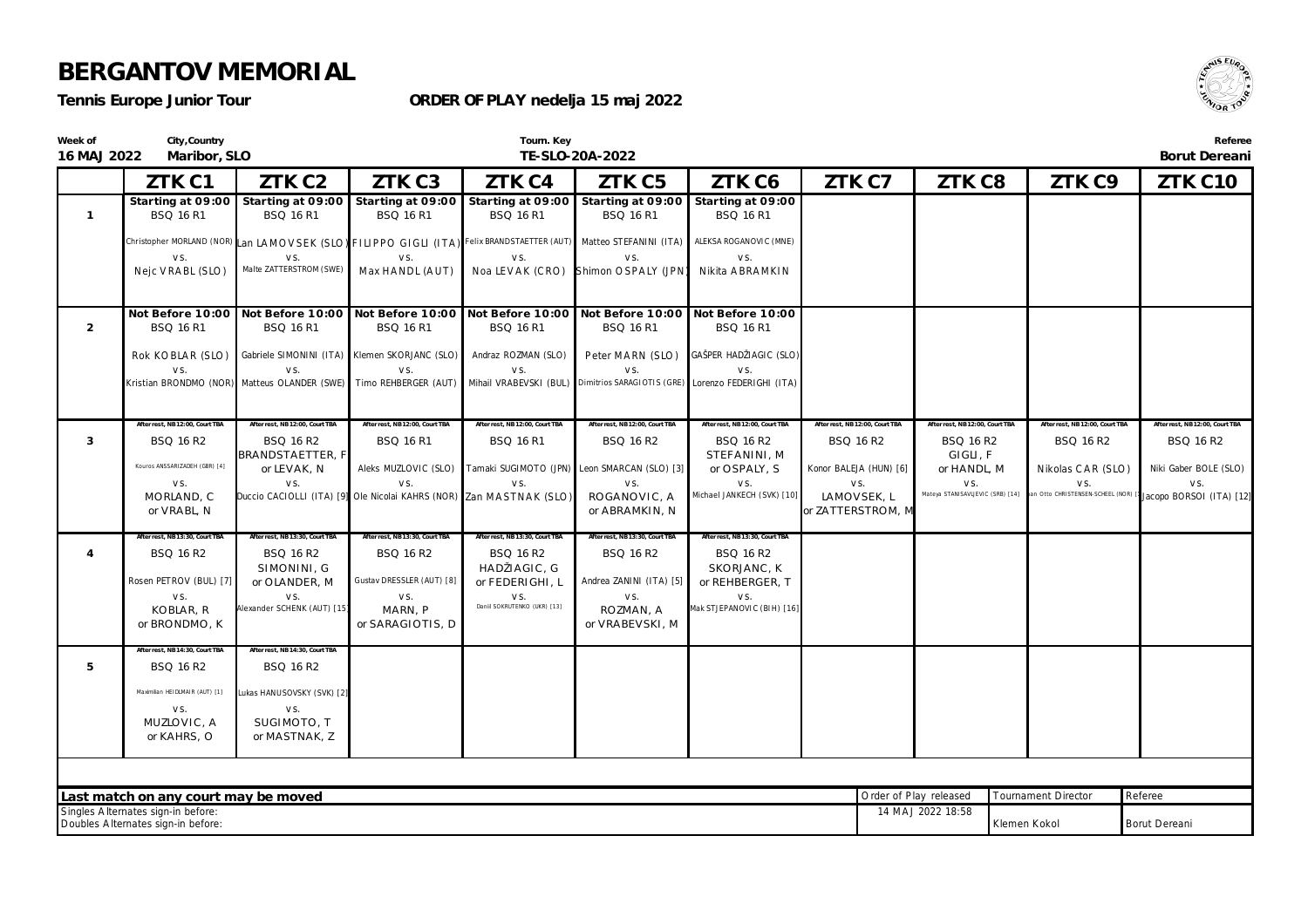KUŠAR STOJAKOVIC, Mihael SUSTARSIC KALIN, Nejc 8 SANTEMA, Quinn

 VAN VAERENBERGH, Noah MOUFFE, Louis WINTERLEITNER, Mai FICJAN, Rafael

*Tennis Europe Junior Tour*

#### **BS14 - BOYS SINGLES 14 QUALIFYING**



**Signature** Borut Dereani

| Week of<br>16 MAJ 2022  |            |                     | City, Country                                     |                                                 | Tourn. Key                | Referee<br>Borut Dereani          |
|-------------------------|------------|---------------------|---------------------------------------------------|-------------------------------------------------|---------------------------|-----------------------------------|
| St.                     | Rank Cnty  |                     | Maribor, SLO<br>Round 1                           | Round 2                                         | TE-SLO-20A-2022<br>Finals | Qualifiers                        |
|                         |            |                     |                                                   |                                                 |                           |                                   |
| 1<br>$\overline{2}$     | 168        |                     | UKR FILIMA, Roman [1]<br>Bye                      | FILIMA, Roman [1]                               |                           |                                   |
| $\overline{3}$          |            |                     | ITA CAMPETTI, Nicolo'                             |                                                 |                           |                                   |
| $\overline{\mathbf{4}}$ |            |                     | AUT   KREUTZ, Jonas                               |                                                 |                           |                                   |
| 5 <sup>1</sup>          |            |                     | Bye<br>SLO   PUCKO, Maks                          | PUCKO, Maks                                     |                           |                                   |
| $\overline{6}$<br>7     |            |                     | Bye                                               |                                                 |                           |                                   |
| $\overline{8}$          | 692        |                     | CRO MARTINOVIC, Diego [12]                        | MARTINOVIC, Diego [12]                          |                           |                                   |
| $\overline{9}$          | 372        | SUI                 | ROBAS, Dany [2]                                   | ROBAS, Dany [2]                                 |                           |                                   |
| 10<br>11                | 995        |                     | Bye<br>CHUMAKOV, Yury                             |                                                 |                           |                                   |
| 12                      |            |                     | SLO SITAR, Matic                                  |                                                 |                           |                                   |
| $\overline{13}$         |            |                     | Bye                                               | GREGL, Rok                                      |                           |                                   |
| 14<br>$\overline{15}$   |            | <b>SLO</b>          | GREGL, Rok<br>Bye                                 |                                                 |                           |                                   |
| 16                      | 692        | AUT                 | PETKOVIC, M [11]                                  | PETKOVIC, M [11]                                |                           |                                   |
| 17                      |            |                     | 538 SWE KARMTEG, Oscar [3]                        | KARMTEG, Oscar [3]                              |                           |                                   |
| 18                      |            |                     | Bye<br>SLO KOLARIC, Martin                        |                                                 |                           |                                   |
| 19<br>$\overline{20}$   | 864<br>956 |                     | SVK KARAS, Jozef                                  |                                                 |                           |                                   |
| 21                      |            |                     | SLO   LALIC, Liam                                 |                                                 |                           |                                   |
| 22                      |            | ITA.                | <b>TARTONI</b> , Cesare                           |                                                 |                           |                                   |
| 23<br>24                | 638        | <b>SLO</b>          | Bye<br>NAJZER, Jan [9]                            | NAJZER, Jan [9]                                 |                           |                                   |
| $\overline{25}$         | 543        |                     | SOKIRAN, Ivan [4]                                 |                                                 |                           |                                   |
| 26                      |            |                     | Bye                                               | SOKIRAN, Ivan [4]                               |                           |                                   |
| 27                      | 1277       |                     | SLO ZORKO, Nal                                    |                                                 |                           |                                   |
| 28<br>29                |            | <b>BEL</b>          | ITA SANESI, Neri<br>CLIJMANS, Florent             |                                                 |                           |                                   |
| $\overline{30}$         | 798        |                     | SLO KONECNIK, Lan                                 |                                                 |                           |                                   |
| 31                      |            |                     | Bye                                               | FICJAN, Rafael [16]                             |                           |                                   |
| $\overline{32}$         | 777        |                     | AUT FICJAN, Rafael [16]                           |                                                 |                           |                                   |
| 33<br>34                | 543        |                     | CRO LADIC, Lukas [5]<br>Bye                       | LADIC, Lukas [5]                                |                           |                                   |
| $\overline{35}$         |            |                     | SLO GLOGOVAC, Jon                                 |                                                 |                           |                                   |
| 36                      |            |                     | AUT STIEBER, Leo                                  |                                                 |                           |                                   |
| 37<br>38                | 1277       | BEL                 | SLO KOŠAK, Tilen<br>JANSSEN, Seppe                |                                                 |                           |                                   |
| 39                      |            |                     | Bye                                               |                                                 |                           |                                   |
| 40                      | 777        | <b>SLO</b>          | WINTERLEITNER, Mai [15]                           | WINTERLEITNER, Mai [15]                         |                           |                                   |
| 41                      | 576        |                     | SLO KUŠAR STOJAKOVIC, M [6]                       | KUŠAR STOJAKOVIC, M [6]                         |                           |                                   |
| 42<br>43                |            |                     | Bye<br>AUT HAIDARIAN, Jonah                       |                                                 |                           |                                   |
| 44                      |            |                     | 798   SUI   VETTERLI, Nicolas                     |                                                 |                           |                                   |
| 45                      |            |                     | SLO   BIGIC, Uros                                 |                                                 |                           |                                   |
| 46<br>47                |            |                     | CAN ST-PIERRE, Philippe<br>Bye                    |                                                 |                           |                                   |
| 48                      | 692        | BEL                 | VAN VAERENBERGH, N [13]                           | VAN VAERENBERGH, N [13]                         |                           |                                   |
| 49                      | 611        | <b>SLO</b>          | SUSTARSIC KALIN, N [7]                            | SUSTARSIC KALIN, N [7]                          |                           |                                   |
| $\overline{50}$         |            |                     | Bye<br>VILLARD, Hugo Alden Marcello               |                                                 |                           |                                   |
| 51<br>52                |            | SUI<br>ITA          | PARIGI, Niccolò                                   |                                                 |                           |                                   |
| 53                      |            | BUL                 | HUBENOV, Lyuben                                   |                                                 |                           |                                   |
| 54                      |            | <b>SLO</b>          | ŠTOR, Aljaž                                       |                                                 |                           |                                   |
| 55                      | 692        |                     | Bye                                               | MOUFFE, Louis [14]                              |                           |                                   |
| 56<br>57                | 625        | BEL<br>BEL          | MOUFFE, Louis [14]<br>SANTEMA, Quinn [8]          |                                                 |                           |                                   |
| 58                      |            |                     | Bye                                               | SANTEMA, Quinn [8]                              |                           |                                   |
| 59                      |            | <b>SLO</b>          | SKORJANC, Kristjan                                |                                                 |                           |                                   |
| 60<br>61                |            | GER<br>LBN          | OBENDORFER, Max Lars Ernst<br>KASSEM, Youssef     |                                                 |                           |                                   |
| 62                      |            | ITA                 | SABBATINI, Matteo                                 |                                                 |                           |                                   |
| 63                      |            |                     | Bye                                               | RAKAR, Jaka [10]                                |                           |                                   |
| 64                      | 661        | <b>SLO</b>          | RAKAR, Jaka [10]                                  |                                                 |                           |                                   |
|                         |            |                     | # Seeded Players                                  |                                                 | # Alternates<br>Replacing | Draw date/time: 14 MAJ 2022 18:48 |
| ENISEURO                |            | $\mathbf{1}$        | FILIMA, Roman                                     | 9 NAJZER, Jan                                   |                           | Last Direct Acceptance            |
|                         |            |                     | 2 ROBAS, Dany                                     | 10 RAKAR, Jaka                                  |                           |                                   |
|                         |            |                     | 3 KARMTEG, Oscar<br>4 SOKIRAN, Ivan               | 11 PETKOVIC, Maximilian<br>12 MARTINOVIC, Diego |                           | Player representatives            |
|                         |            |                     | 5 LADIC, Lukas                                    | 13 VAN VAERENBERGH, Noah                        |                           |                                   |
| ZNIOR TO                |            | 6<br>$\overline{7}$ | KUŠAR STOJAKOVIC, Mihael<br>SUSTARSIC KALIN, Neic | 14 MOUFFE, Louis<br>15 WINTERLEITNER. Mai       |                           | Signature                         |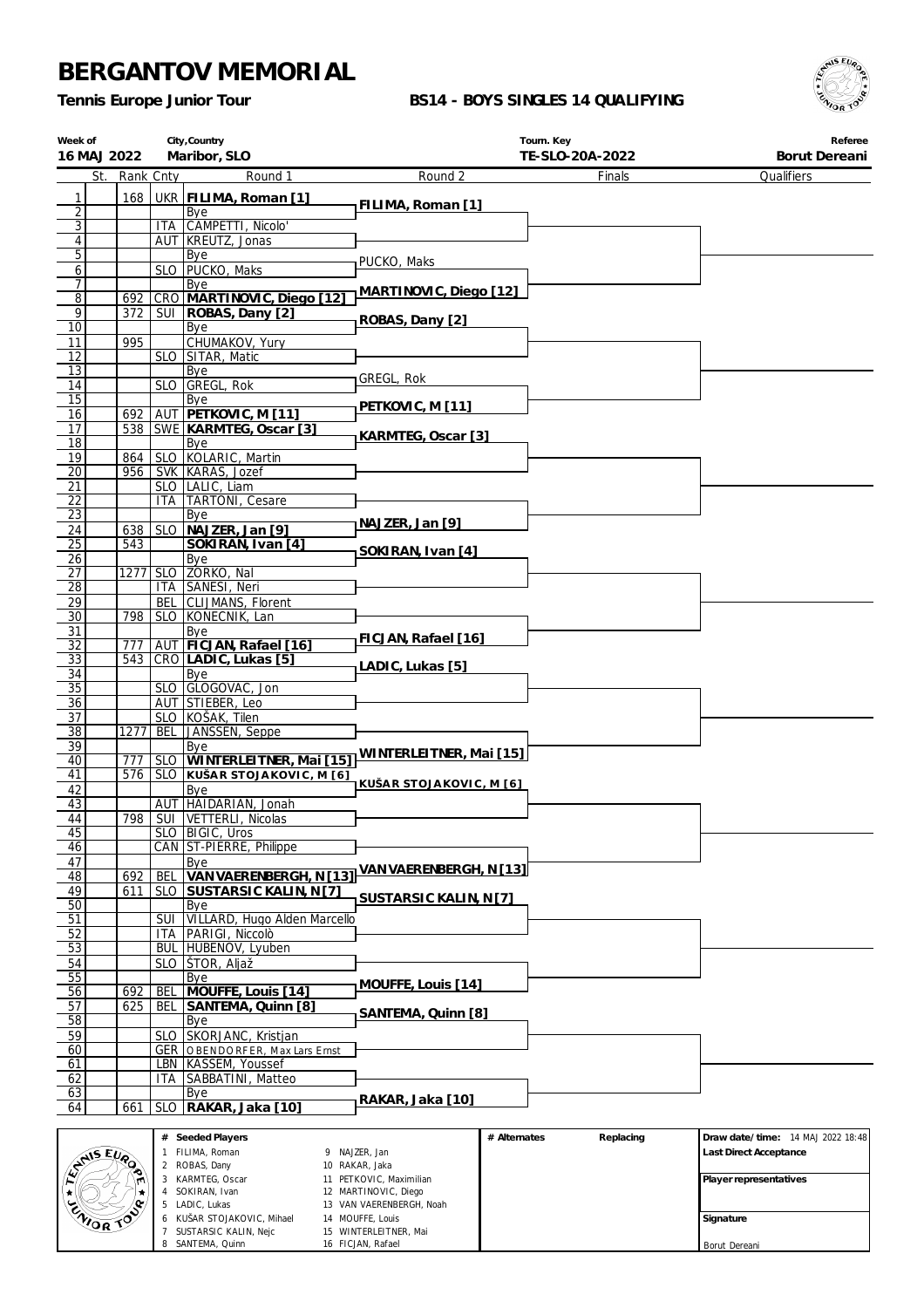*Tennis Europe Junior Tour*

### **GS14 - GIRLS SINGLES 14 QUALIFYING**



| Week of        | City, Country<br>Maribor, SLO<br>16 MAJ 2022 |               |  | Tourn. Key<br>TE-SLO-20A-2022      | Referee<br>Borut Dereani |            |
|----------------|----------------------------------------------|---------------|--|------------------------------------|--------------------------|------------|
|                |                                              | St. Rank Cnty |  | Round 1                            | Finals                   | Qualifiers |
|                |                                              |               |  |                                    |                          |            |
| 1              |                                              |               |  | 543   ITA CASCIA, Bianca [1]       | CASCIA, Bianca [1]       |            |
| 2              |                                              |               |  | Bye                                |                          |            |
| 3              |                                              |               |  | AUT NEDIC, Tea                     |                          |            |
| 4              |                                              |               |  | SLO ARSENOVIC, Špela               |                          |            |
| 5              |                                              | 767           |  | BEL BA, Elfya [2]                  | BA, Elfya [2]            |            |
| 6              |                                              |               |  | Bye                                |                          |            |
| $\overline{7}$ |                                              |               |  | ITA TRIVELLA, Lavinia              |                          |            |
| 8              |                                              |               |  | SLO HAT, Naja                      |                          |            |
| 9              |                                              |               |  | 797   SLO   FLEISCHMAN, Jerca [3]  |                          |            |
| 10             |                                              |               |  | Bye                                | FLEISCHMAN, Jerca [3]    |            |
| 11             |                                              |               |  | SLO STRAŽAR, Hana                  |                          |            |
| 12             |                                              |               |  | AUT SREJIC, Lana                   |                          |            |
| 13             |                                              | 835           |  | BEL EENNAES, Marie [4]             |                          |            |
| 14             |                                              |               |  | Bye                                | EENNAES, Marie [4]       |            |
| 15             |                                              |               |  | ITA LUPO, Sofia                    |                          |            |
| 16             |                                              |               |  | 1082 SLO PLESKOVIC, Lana [10]      |                          |            |
| 17             |                                              |               |  | 922   ITA ANTICI, Alessia [5]      |                          |            |
| 18             |                                              |               |  | Bye                                | ANTICI, Alessia [5]      |            |
| 19             |                                              |               |  | SLO STUSAJ, Lili                   |                          |            |
| 20             |                                              |               |  | 1204 AUT POSCH, Anna [13]          |                          |            |
| 21             |                                              |               |  | 1014 SLO LAMOVŠEK, Pika [6]        |                          |            |
| 22             |                                              |               |  | <b>Bye</b>                         | LAMOVŠEK, Pika [6]       |            |
| 23             |                                              |               |  | ITA MARINAI, MARGHERITA            |                          |            |
| 24             |                                              |               |  | 1158 BEL MOERBEEK, Lio [11]        |                          |            |
| 25             |                                              |               |  | 1014 BEL VANSPAUWEN, Noor [7]      |                          |            |
| 26             |                                              |               |  | Bye                                | VANSPAUWEN, Noor [7]     |            |
| 27             |                                              |               |  | SLO STOPAR, Maja                   |                          |            |
| 28             |                                              | 1082          |  | ITA ROZZI, Anna [9]                |                          |            |
| 29             |                                              |               |  | <u>1045 SUI STRASSLE, Lina [8]</u> |                          |            |
| 30             |                                              |               |  | SLO RIBICIC, Eva                   |                          |            |
| 31             |                                              |               |  | SLO MASTNAK, Ema                   |                          |            |
|                |                                              |               |  |                                    |                          |            |
| 32             |                                              |               |  | 1204 MNE BRATIC, Lena [12]         |                          |            |

|                | # | Seeded Players    |                    | # Alternates | Replacing | Draw date/time: 14 MAJ 2022 18:48 |
|----------------|---|-------------------|--------------------|--------------|-----------|-----------------------------------|
| <b>ANS EVA</b> |   | CASCIA, Bianca    | 9 ROZZI, Anna      |              |           | <b>Last Direct Acceptance</b>     |
| ∼              |   | BA, Elfya         | 10 PLESKOVIC, Lana |              |           |                                   |
| m              |   | FLEISCHMAN, Jerca | 11 MOERBEEK, Lio   |              |           | <b>Player representatives</b>     |
| ₩              |   | EENNAES, Marie    | 12 BRATIC, Lena    |              |           |                                   |
| . مە           |   | ANTICI, Alessia   | 13 POSCH, Anna     |              |           |                                   |
| CAIOR TOO      |   | LAMOVŠEK, Pika    |                    |              |           | Signature                         |
|                |   | VANSPAUWEN, Noor  |                    |              |           |                                   |
|                |   | STRASSLE, Lina    |                    |              |           | Borut Dereani                     |